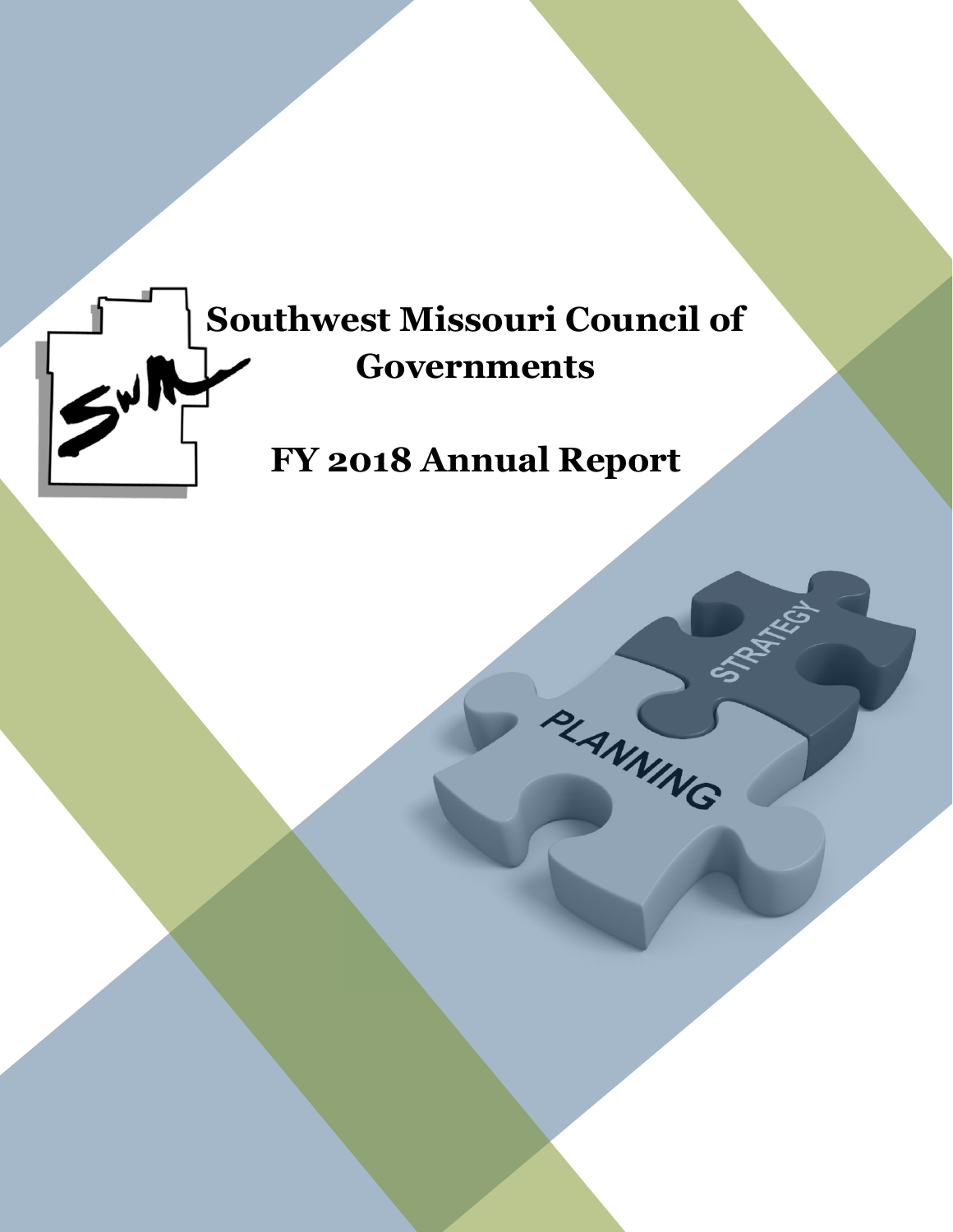# **Table of Contents**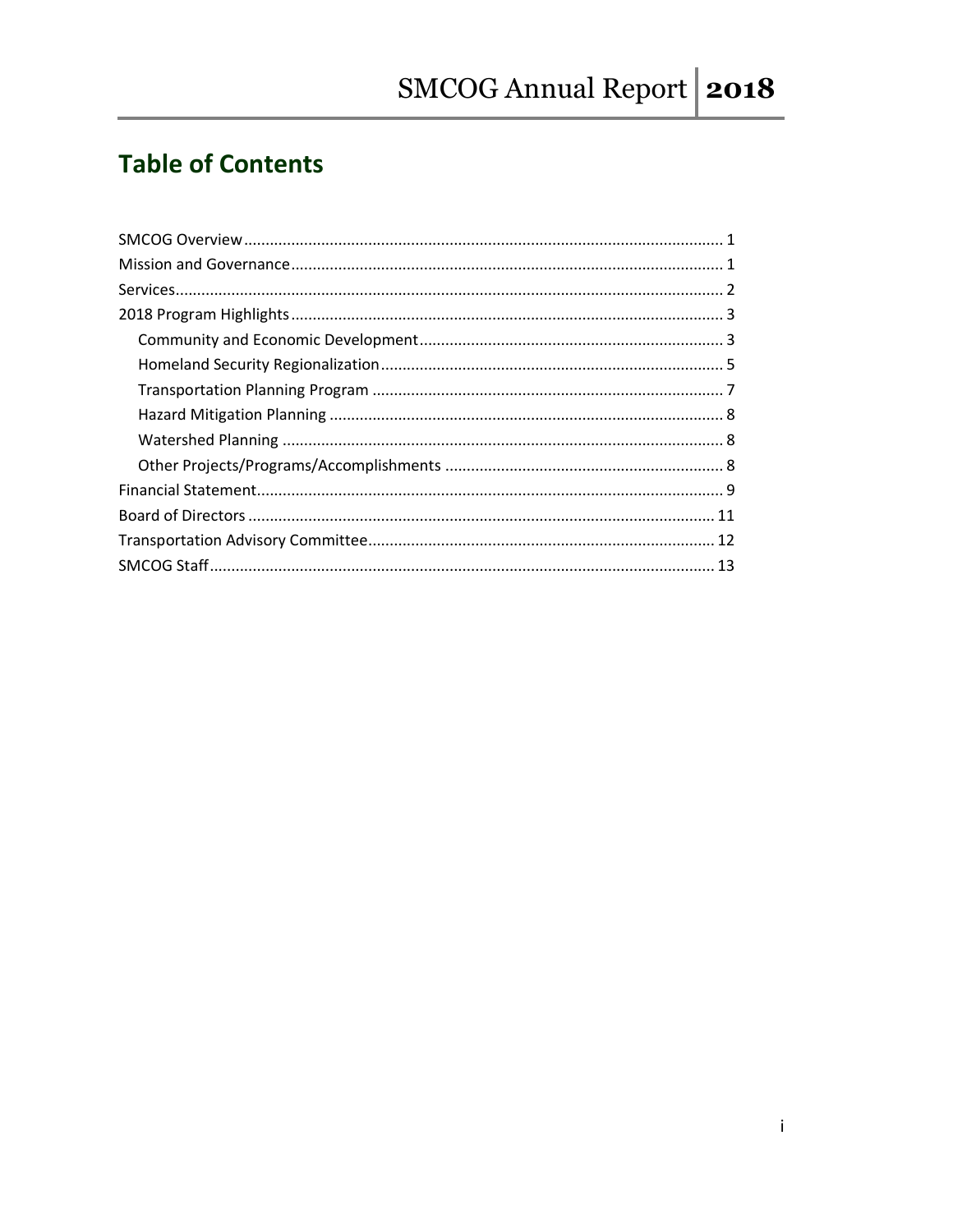## **SMCOG Overview**

The Southwest Missouri Council of Governments (SMCOG) is an organization comprised of local governments serving the counties of Barry, Christian, Dade, Dallas, Greene, Lawrence, Polk, Stone, Taney and Webster in southwest Missouri. Organized in 1989 pursuant to Chapter 251 of the Revised Statutes of Missouri, SMCOG is one of the State's active regional planning commissions.



## **Mission and Governance**

Regional planning commissions are extensions of local government, bringing together communities and resources to address issues of mutual concern as well as local needs. Missouri's regional planning commissions are each tailored to meet the needs of the local governments and communities they serve. Missouri's regional planning commissions also work together through a state association, the Missouri Association of Councils of Government, to share experiences and find ways to better serve our local constituencies.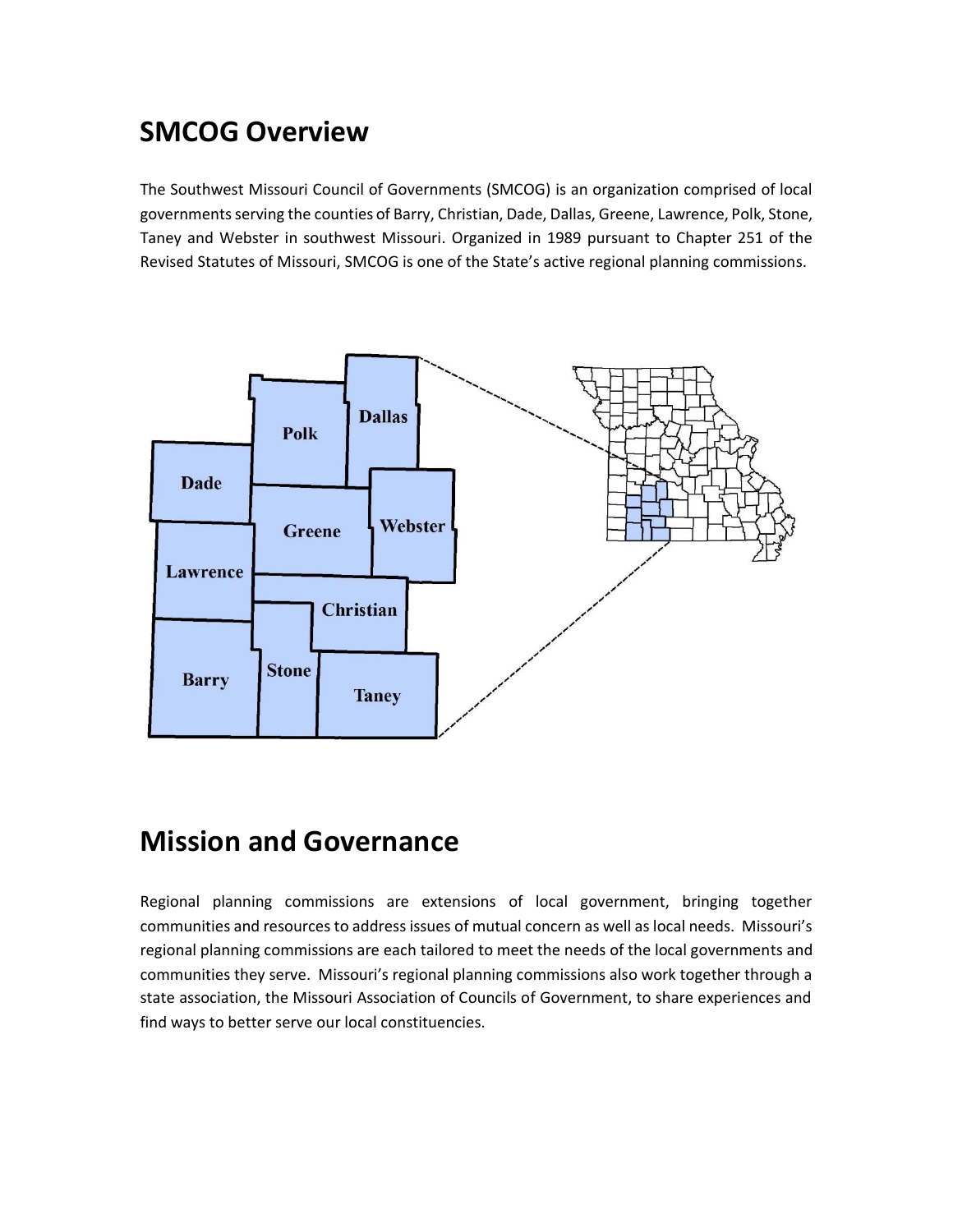#### **SMCOG'S MISSION**

*ENHANCING THE QUALITY OF OUR COMMUNITIES THROUGH REGIONAL COOPERATION*

**We Achieve This By:**

**Providing staff expertise in planning and community development Creating networking opportunities to address issues of common concern Assisting governments in accessing resources Advocating for Southwest Missouri**

SMCOG is governed by a Board of Directors with representatives from each member local government and citizens representing private sector business and other public service organizations. The Board directs SMCOG's mission and establishes policy guidance for the organization's operations and services. The Board's Executive Committee is responsible for conducting business on behalf of the Board of Directors as may be necessary.

SMCOG has been administered through a unique public/public sector partnership with Missouri State University's Center for Resource Planning and Management since its organization in 1989. The University provides for staffing, administrative services and program delivery on behalf of SMCOG.

Funding for SMCOG's operation and program delivery comes from a variety of sources. City and county members contribute annual dues and some planning funds are provided by state and federal government grants. SMCOG also receives funding from local, state and federal governments for contract services provided to individual communities and the region.

# **Services**

SMCOG serves as a forum for local elected officials and community stakeholders to discuss issues of common concern. The Council provides for coordination of programs addressing issues and needs that cross political boundaries and that are of regional significance, such as economic development, transportation, and emergency management. SMCOG provides staff support that enables its members to access technical assistance, grant writing and administration, research,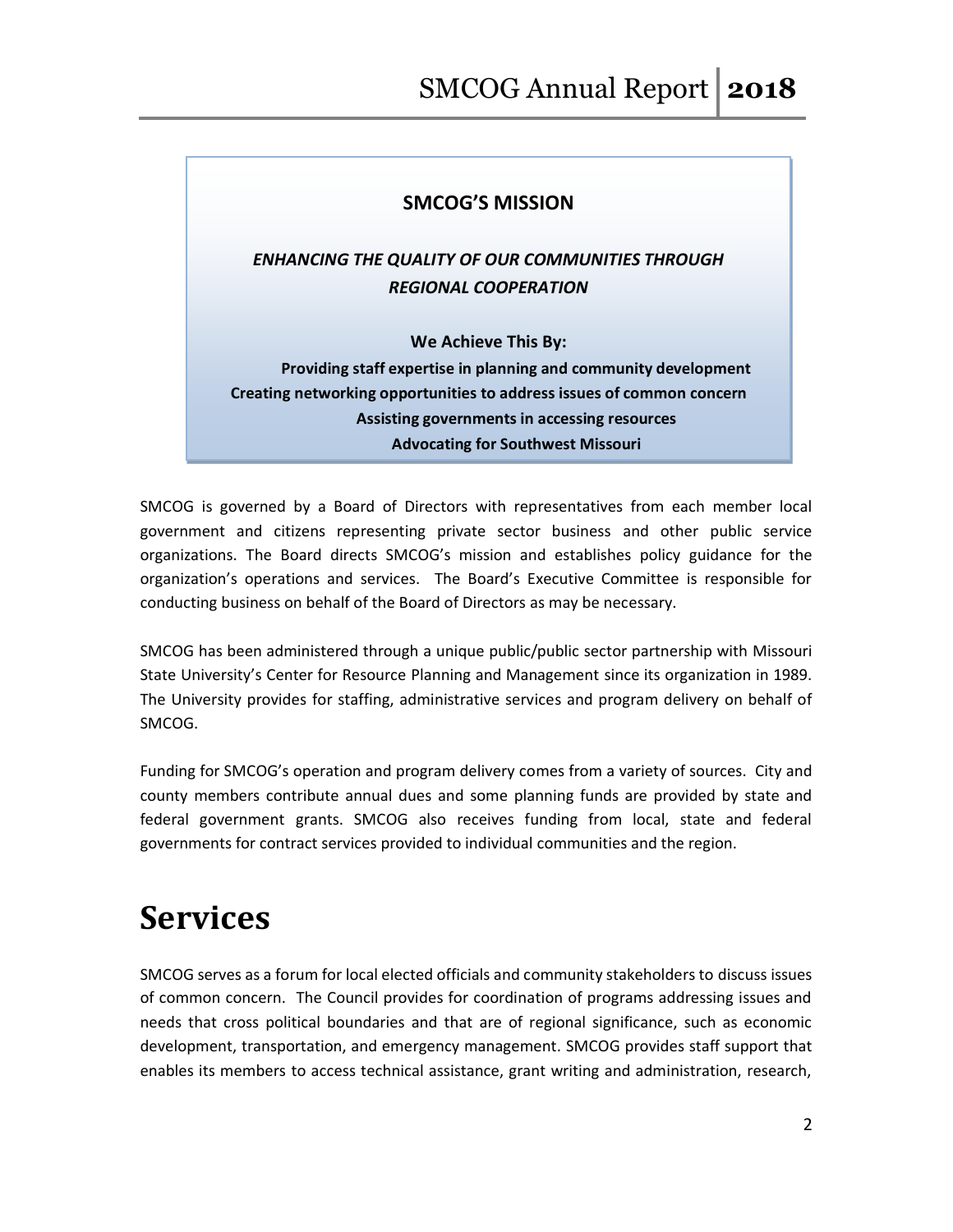planning services, and linkages to funding and other resources for local project needs. Services available through SMCOG include:

| <b>Technical Assistance Services</b>                   | <b>Information Services</b>                          |
|--------------------------------------------------------|------------------------------------------------------|
| <b>Grant writing and administration</b><br>$\bullet$   | <b>State Census Data Center affiliate-</b>           |
| Comprehensive plan development and<br>$\bullet$        | provide census data and specialty                    |
| updates                                                | reports                                              |
| <b>Specialty planning studies</b><br>$\bullet$         | Workshops and training sessions on<br>$\bullet$      |
| <b>Subdivision ordinances</b>                          | topics of local/regional interest and                |
| <b>Zoning regulations</b><br>$\bullet$                 | state and federal programs                           |
| <b>Community surveys</b><br>$\bullet$                  | Disseminate information on federal<br>$\bullet$      |
| <b>Geographic Information Systems and</b><br>$\bullet$ | and state programs and funding                       |
| custom mapping                                         | opportunities                                        |
| <b>Transportation Planning</b><br>$\bullet$            | <b>Bi-weekly Local Government</b><br>$\bullet$       |
| <b>Parking studies, Traffic counts</b><br>$\bullet$    | <b>Briefings publication</b>                         |
| <b>Hazard mitigation planning</b><br>$\bullet$         | <b>Planning &amp; Zoning Commission</b><br>$\bullet$ |
| <b>Economic development planning</b><br>$\bullet$      | training sessions                                    |
| <b>Environmental assessments</b><br>$\bullet$          | Data gathering and research<br>$\bullet$             |
| <b>Benefit-cost analysis</b><br>$\bullet$              | <b>Planning library</b>                              |

- **Homeland security regionalization services**
- **Research on prospective funding for local projects**
- **Other services available on request**

# **2018 Program Highlights**

## **Community and Economic Development**

### *Fair Grove Senior Center*

An application for \$500,000 Neighborhood Assistance Program (NAP) tax credits through the Missouri Department of Economic Development and a \$250,000 CDBG application were prepared by SMCOG for the Fair Grove Senior Center in FY16 and were awarded in FY17. Construction is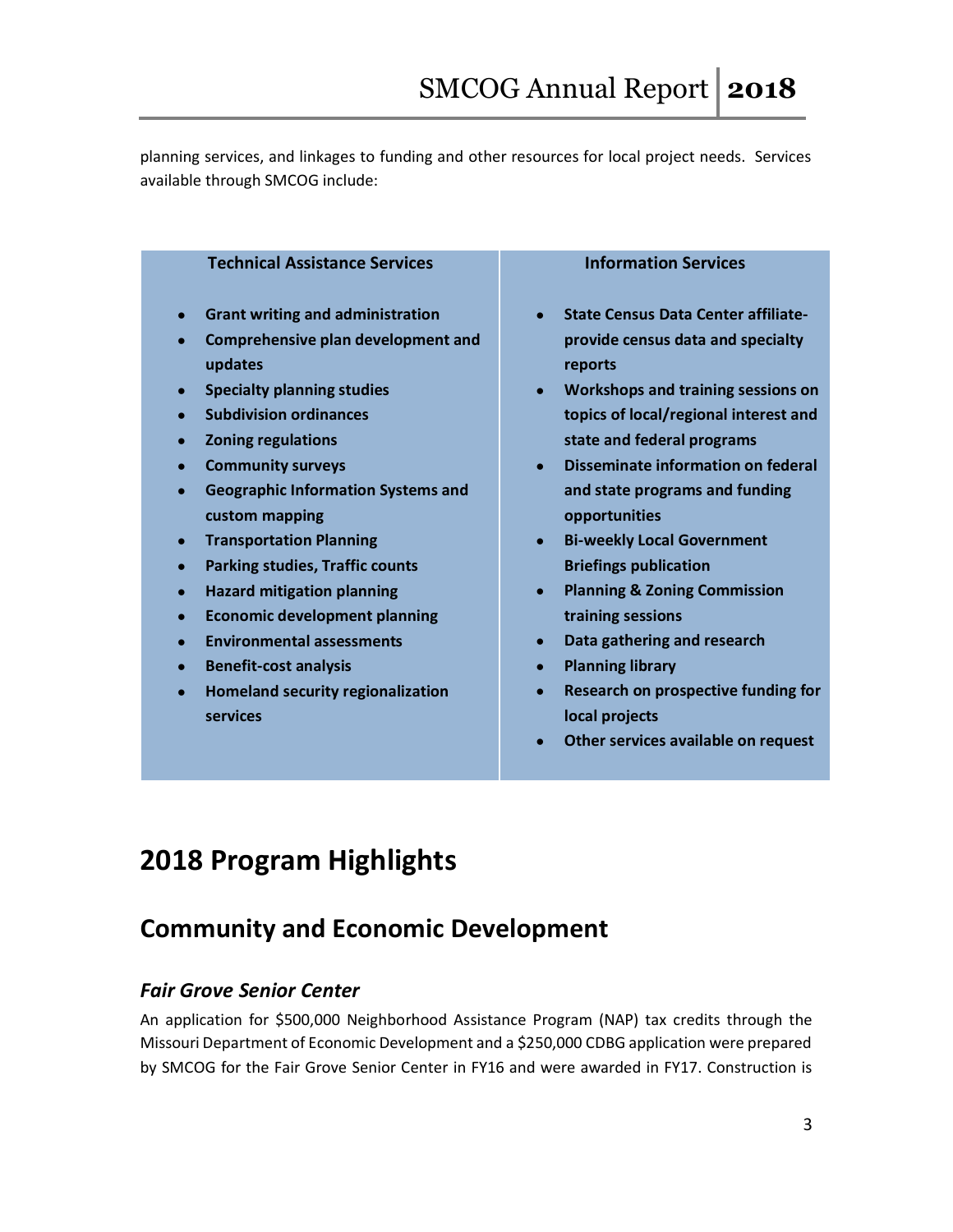currently underway as SMCOG staff monitor progress and complete regular reports to program agencies.

#### *Engles Memorial Senior Center*

SMCOG staff prepared and submitted applications for \$500,000 NAP tax credits and \$350,000 CDBG in FY17 to remodel the existing Engles Memorial Senior Center in Buffalo, MO. Both applications were successfully awarded in FY18 and the project is progressing as anticipated.

#### *Economic Development Planning*

SMCOG provides technical and advisory assistance on economic development planning to its member communities and area organizations. During the year some of the activities undertaken in support of promoting economic development opportunities in the region included:

- SMCOG continued its agreement with the Springfield Area Chamber of Commerce to collect field data, 3 times per year for the Cost of Living Index Price Reports which in turn the Chamber provides to the National Council for Community & Economic Research. This information is used to attract new residents and businesses to the area.
- SMCOG continued a working partnership with the Ozarks Workforce Development Board and staff is a member of the WDB's Planning and Oversight Committee.
- SMCOG routinely distributed information via email to the membership on funding opportunities, program changes and training/educational opportunities related to economic and community development.
- SMCOG maintained and actively participated in the Missouri Association of Council of Governments (MACOG) to support all economic development efforts and legislation.
- Staff participated in the Taney County Partners for Progress.
- SMCOG partnered with the Show Me Christian County Economic Development Organization and the City of Ozark on a CDBG Industrial Infrastructure grant. This project is ongoing.

## **Homeland Security Regionalization**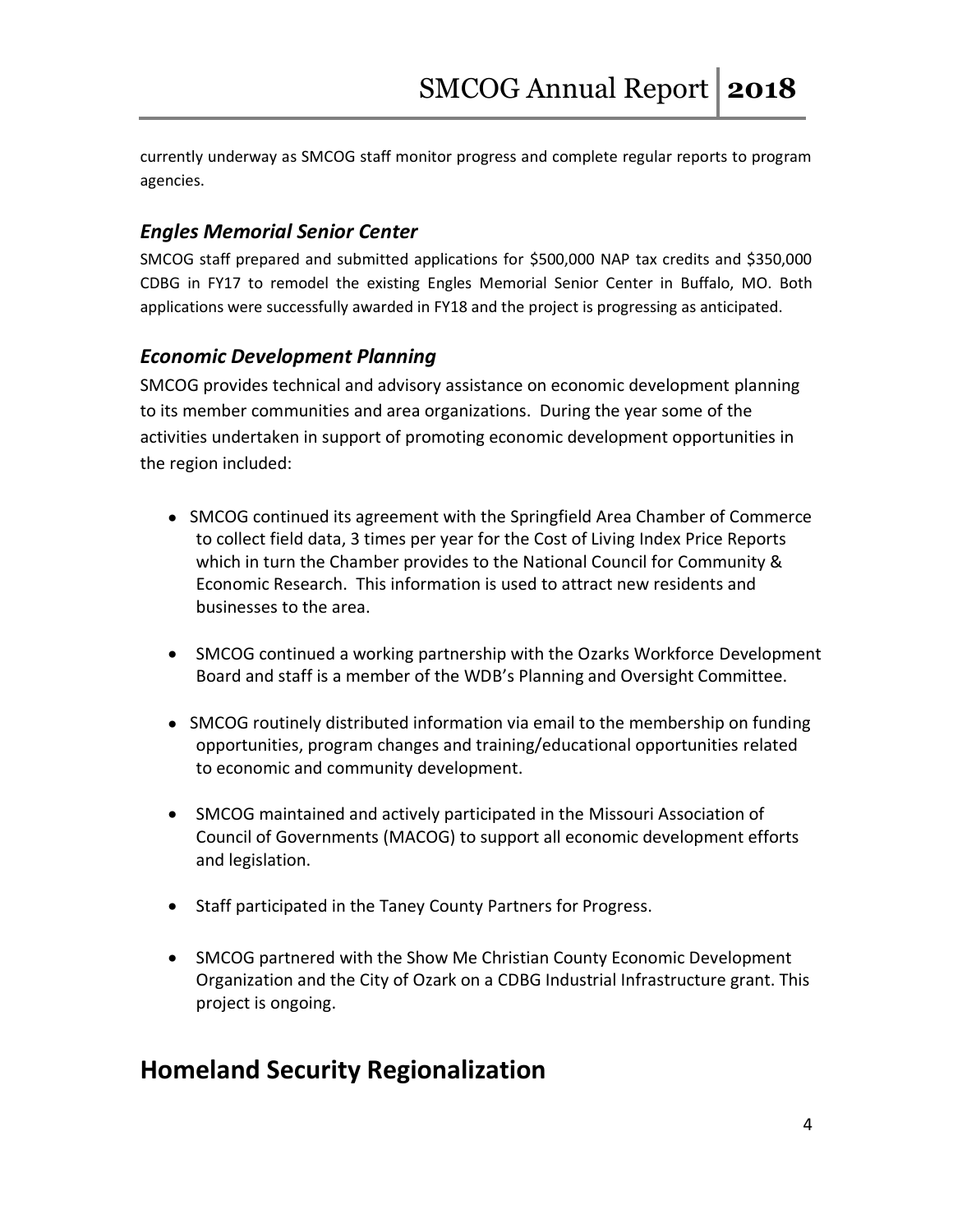SMCOG serves as the administrative and fiscal agent for the Region D Homeland Security Regionalization Program for the 18 counties of Barry, Barton, Cedar, Christian, Dade, Dallas, Greene, Hickory, Jasper, Lawrence, McDonald, Newton, Polk, St. Clair, Stone, Taney, Vernon, and Webster. SMCOG continues to provide administrative services to the Region D RHSOC and procurement services for the Homeland Security Regional Grants awarded to jurisdictions in Region D.

The FY14 Homeland Security Regionalization Grant of \$487,712.41 was closed out in August 2016. During the majority of the year, activity focused on FY15 grant procurement which will be completed August 31, 2017. The Region D FY16 Grant award in the amount of \$310,600.74 was received in September 2016 with procurement of services for regional jurisdictions starting in December.

Since the Homeland Security Grant Program decreased funds drastically in FY11, the emphasis has been on sustaining previous purchases first before acquiring any new equipment or capability. As a result, FY16 projects were the same as FY15 projects, to continue communications sustainment; Chemical, Bomb, Radiological, Nuclear and Explosive (CBRNE) sustainment; and Community Emergency Response Team (CERT), Incident Support Team and Structural Collapse training. The RHSOC met several times throughout the year to discuss various issues within the Region and the State, be advised of the purchasing status, re-appropriate funding and determine the projects for the FY15 grant application.

|             | <b>SHSP Funding</b> | <b>Funds</b> | <b>Funds</b>    | Percent         | M&A         | <b>Total</b>   |
|-------------|---------------------|--------------|-----------------|-----------------|-------------|----------------|
|             |                     | Remaining    | <b>Expended</b> | <b>Expended</b> |             | <b>Funding</b> |
| <b>FY06</b> | \$1,645,383.37      |              | \$1,645,383.37  | 100%            | \$50,886.96 | \$1,696,270.33 |
| <b>FY07</b> | \$895,559.29        |              | \$895,559.29    | 100%            | \$27,697.71 | \$923,257.00   |
| <b>FY08</b> | \$1,085,240.90      |              | \$1,085,240.90  | 100%            | \$30,434.28 | \$1,115,675.18 |
| <b>FY09</b> | \$895,559.29        |              | \$895,559.29    | 100%            | \$27,643.13 | \$923,202.42   |
| <b>FY10</b> | \$842,666.97        |              | \$842,666.97    | 100%            | \$35,110.48 | \$877,777.45   |
| <b>FY11</b> | \$307,105.17        |              | \$307,105.17    | 100%            | \$12,796.05 | \$319,901.22   |
| <b>FY12</b> | \$221,176.85        |              | \$221,176.85    | 100%            | \$9,215.15  | \$230,392.00   |
| <b>FY13</b> | \$269,178.07        |              | \$269,178.07    | 100%            | \$14,167.27 | \$283.345.34   |
| <b>FY14</b> | \$479,689.57        |              | \$479,689.57    | 100%            | \$21,895.97 | \$487,712.41   |
| <b>FY15</b> | \$349,520.85        | \$0.00       | \$349,520.85    | 100%            | \$18,385.50 | \$367,906.35   |

The following table summarizes the Region D Homeland Security Regionalization Grant Program funds that have been allocated to the region and administered by SMCOG.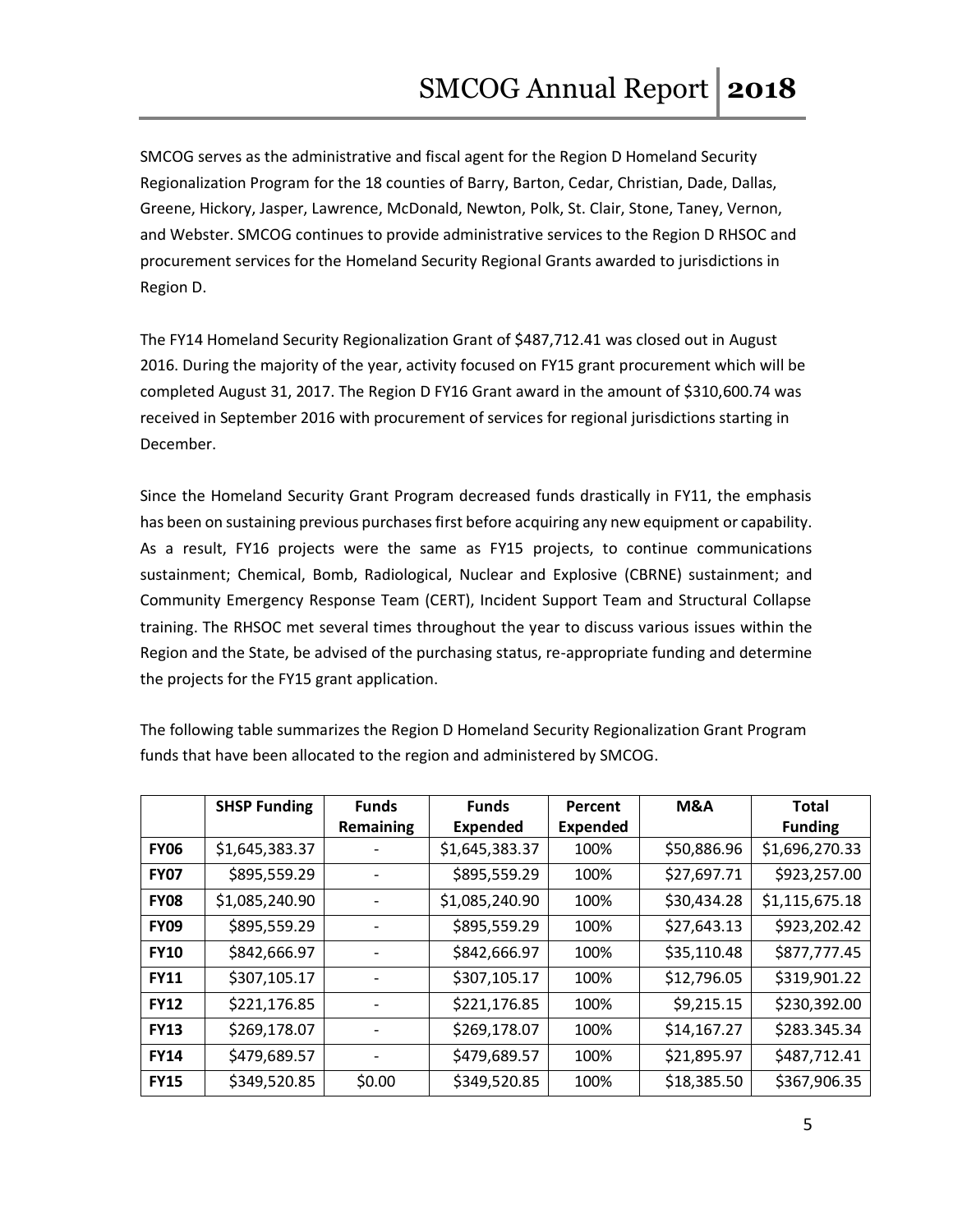| <b>FY16</b>   | \$348,011.57   \$116,755.97 | \$231,255.60                                    | 66% | \$16,567.63 | \$247,823.23                  |
|---------------|-----------------------------|-------------------------------------------------|-----|-------------|-------------------------------|
| <b>FY17</b>   | $$337,951.68$ $$316,624.25$ | \$21,327.43                                     | 6%  | \$4,162.82  | \$25,490.25                   |
| <b>Totals</b> |                             | $$7,676,944.27$   \$433,380.22   \$7,243,564.05 |     |             | \$272,313.80   \$7,515,877.85 |

## **Transportation Planning Program**

SMCOG's transportation planning program is conducted through a cooperative agreement with the Missouri Department of Transportation (MoDOT). Each year SMCOG provides transportation planning coordination for the areas within its ten-county region outside of the Springfield metropolitan area which is served by the Ozarks Transportation Organization (OTO). The transportation planning program conducted by SMCOG includes the development and maintenance of the jurisdiction's regional transportation plan, identification and prioritization of transportation system needs, coordination with MoDOT and dissemination of information on transportation issues to the SMCOG membership, and technical and advisory assistance to local governments. Work program activities completed during FY18 are listed below. SMCOG received a grant for \$64,705 in federal transportation funds through MoDOT and provided \$16,176 in local match.

#### *Planning Support Activities*

- Participated in Planning Partners meetings for the Southwest MoDOT District.
- Participated in MoDOT Statewide Planning Partners meeting.
- SMCOG staff facilitated Board/TAC meetings where members were informed of the pertinent federal and state legislation dealing with transportation issues and services.
- Staff attended meetings with communities and MoDOT to gather public input on possible transportation solutions.
- Staff participated in the Taney County Transportation Advisory Board.

### *General Transportation Planning Activities*

- Worked with the TAC and other local stakeholders to continue to provide information on MoDOT's transportation planning activities.
- Worked with the OTO on the LCB (Local Coordination Board) and the BPAC (Bicycle Pedestrian Advisory Committee) and attended Technical Committee meetings.
- Attended meetings with the Ozarks Clean Air Alliance.
- SMCOG informed member communities of MoDOT's programs and other Transportation funding opportunities such as TAP, TEAP and cost-share, along with other federal programs such as LWCF and RTP.
- Assisted communities in planning for interchange improvements with MoDOT, and advised communities on funding/financing options for local roads.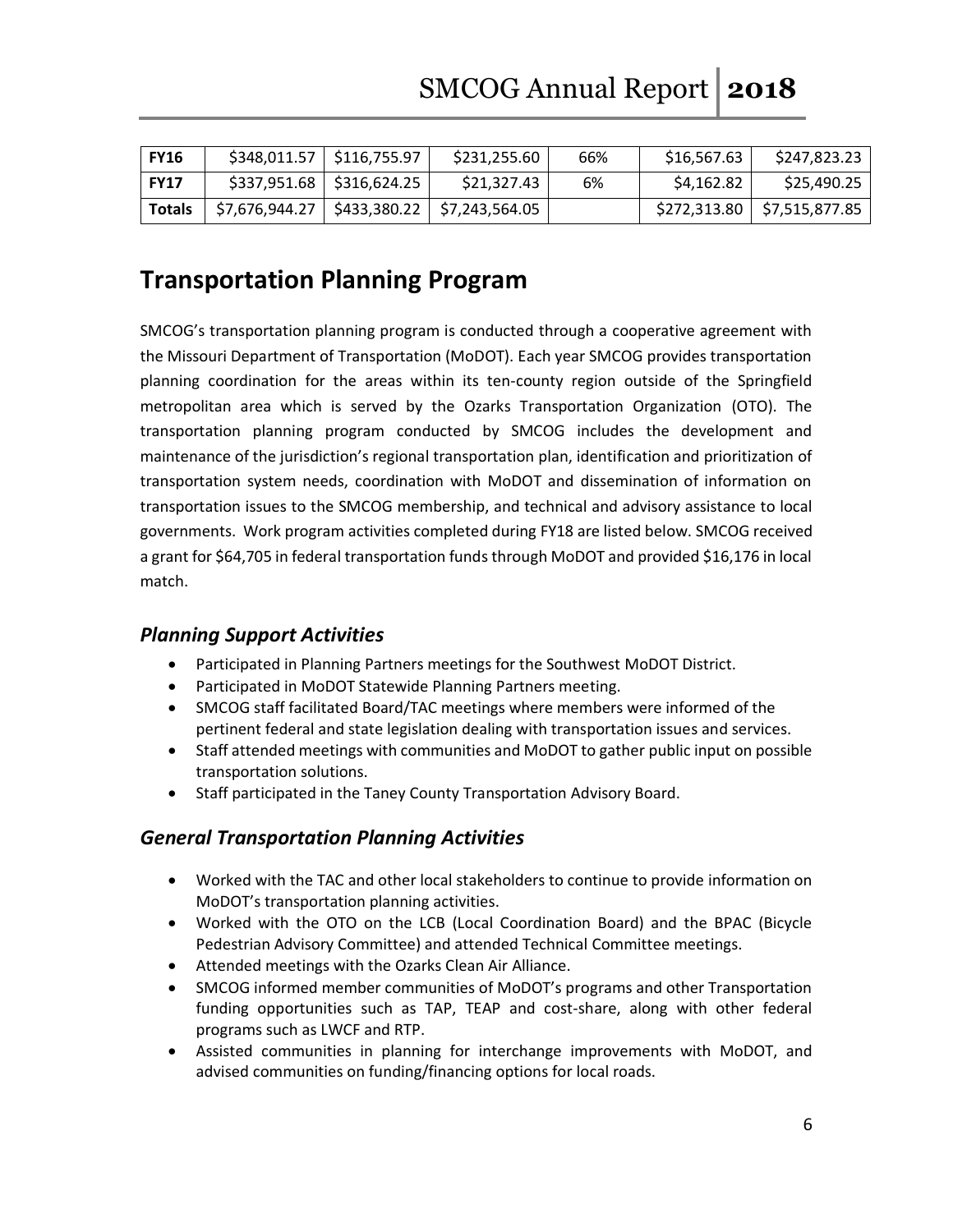- SMCOG staff facilitated two regional transportation prioritization processes with the TAC during FY18.
- SMCOG completed and adopted a regional Public Transit Human Services Transportation Coordination Plan update in FY18. The project was funded by a \$20,000 Federal Transit Administration grant and \$5,000 in local match.

## **Hazard Mitigation Planning**

Hazard mitigation planning is a proactive effort to assess risks and identify actions that can be undertaken to mitigate the impacts of disaster events on life and property. Federal statute requires that local governments develop and adopt hazard mitigation plans to be eligible for certain federal disaster mitigation funding programs and it is required that these plans be updated every five years. During the year, SMCOG submitted the Lawrence, Taney, Stone, and Polk County Hazard Mitigation Plans to FEMA for approval and began the next round of five-year plan updates for Dallas and Dade Counties. The funding for each plan are outlined below:

| County        | <b>Federal Funds</b> | <b>Local Match</b> | <b>Total</b> |
|---------------|----------------------|--------------------|--------------|
| Lawrence      | \$19,200             | \$6,400            | \$25,600     |
| Taney         | \$22,000             | \$7,334            | \$29,334     |
| Stone         | \$22,000             | \$7,334            | \$29,334     |
| Polk          | \$20,200             | \$6,733            | \$26,933     |
| <b>Dallas</b> | \$20,200             | \$6,733            | \$26,933     |

SMCOG also prepared and submitted a Notice of Interest (NOI) on behalf the Village of Bull Creek and the City of Monett to submit an NOI for the Hazard Mitigation Grant Program (HMGP). Both projects seek federal funding for property buyouts within the floodplain.

#### **Low Water Crossing Inventories**

SMCOG also completed a Low Water Crossing inventory for Dade, Dallas, and Polk Counties. Over 900 structures were mapped and assessed on a number of features. SMCOG facilitated a prioritization process with each county's Commission to identify high priority crossings that may be replaced with new structures to help mitigate the impacts of future flood events.

This project was paid for by a Community Development Block Grant (CDBG) for disaster resiliency. SMCOG partnered with TREKK Design Group to develop a streamlined process for the inventory using mobile software and tablets.

## **Watershed Planning**

SMCOG was awarded a sub-grant from MoDNR/EPA to complete the James River Watershed Management Plan. SMCOG subcontracted with James River Basin Partnership (JRBP), Ozarks Water Watch (OWW), and the Ozarks Environmental and Water Research Institute (OEWRI) at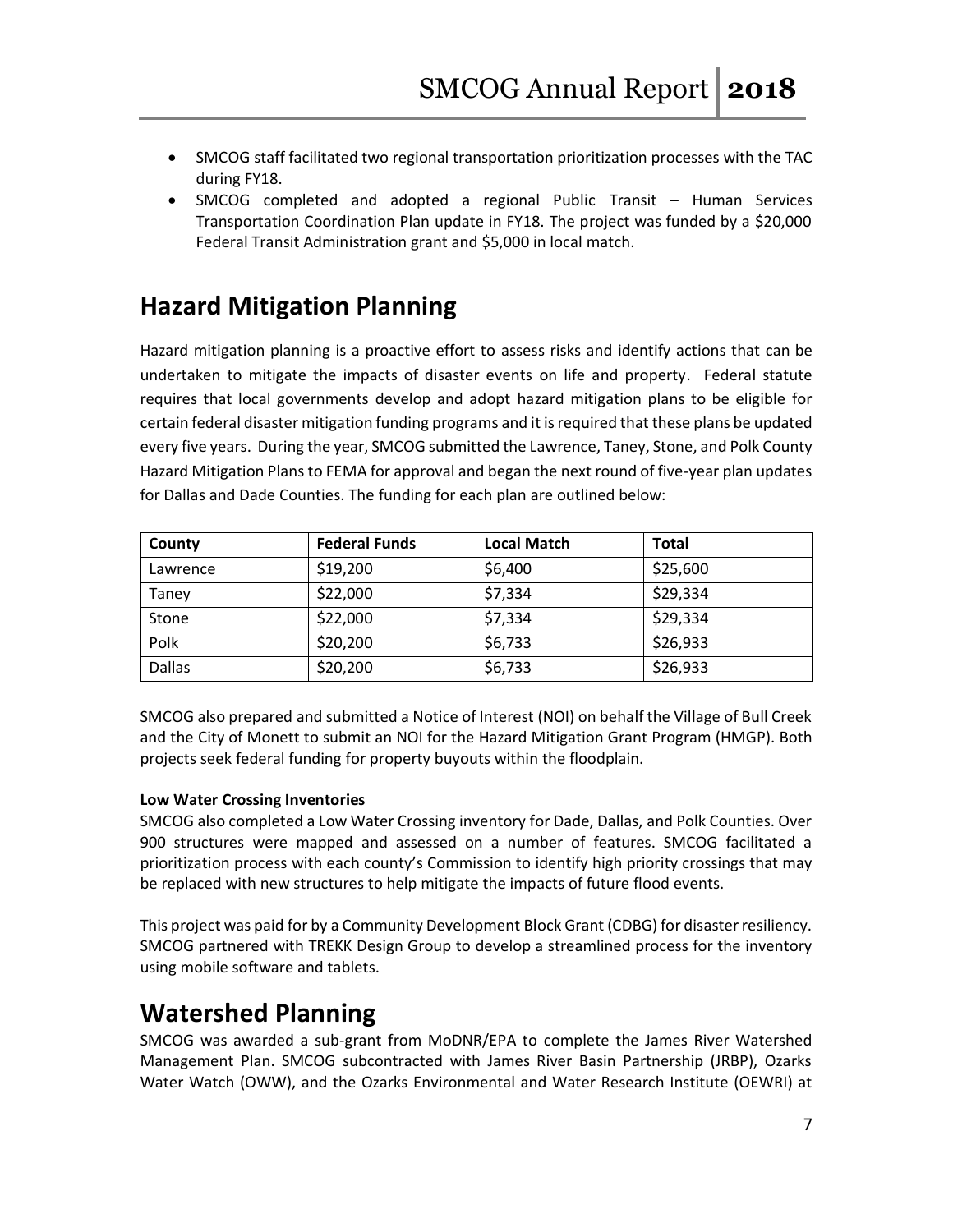Missouri State University to complete nutrient and sediment modeling, surveying, and analysis for the plan. The project is anticipated to be completed by September, 2018 and is funded by \$200,000 in federal funds.

## **Other Projects/Programs/Accomplishments**

SMCOG maintained a website at www.SMCOG.org.

SMCOG distributed the *SW Missouri Local Government Briefings*, to provide current information relevant to local governments and stakeholders about news, grants, jobs, and other announcements. Currently, 348 individuals subscribe to the publication which can also be viewed on the www.SMCOG.org website.

SMCOG staff continued to assist FEMA with their Long Term Recovery Team following the December, 2015 and April, 2017 floods.

SMCOG worked on a Comprehensive Plan update for the City of Buffalo.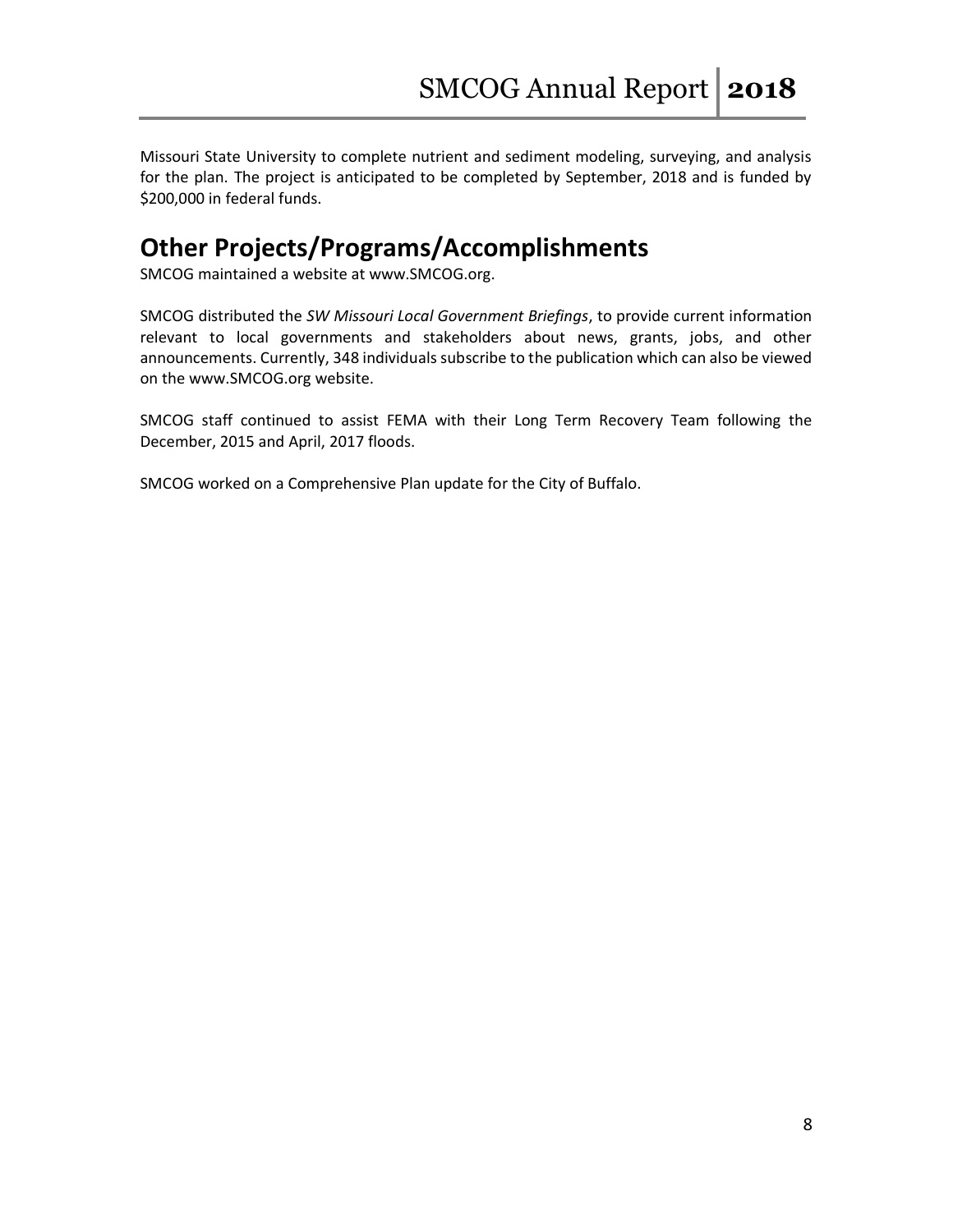## Financial Statement

#### **Southwest Missouri Council of Governments July 1, 2017 – June 30, 2018**

| <b>Revenues</b>                     |                                |                        |                               |                                 |              |
|-------------------------------------|--------------------------------|------------------------|-------------------------------|---------------------------------|--------------|
|                                     | Project Revenue                |                        |                               | \$                              | 389,364.32   |
|                                     | <b>SMCOG Membership Dues</b>   |                        |                               | \$                              | 43,275.01    |
|                                     | <b>SMCOG Associate Dues</b>    |                        |                               | $rac{5}{5}$                     | 3,250.00     |
|                                     | Cash Receipts                  |                        |                               |                                 | 2,025.00     |
|                                     | <b>State Grant</b>             |                        |                               | \$                              | 8,8901.18    |
|                                     | Services                       |                        |                               | \$                              | 0.00         |
|                                     | <b>Indirect Revenue</b>        |                        |                               | \$                              | 43,591.09    |
|                                     | <b>Indirect Carryforward</b>   |                        |                               | $\overline{\boldsymbol{\zeta}}$ |              |
| <b>Total Revenues</b>               |                                |                        |                               | \$                              | 490,406.60   |
|                                     |                                |                        |                               |                                 |              |
| <b>Expenses</b>                     |                                |                        |                               |                                 |              |
|                                     | Salaries & Wages-permanent FT  |                        |                               | \$                              | 98,095.69    |
|                                     |                                | <b>Fringe Benefits</b> |                               | \$                              | 35,472.65    |
|                                     | Part-Time/Student Wages        |                        |                               | \$                              | 68,132.93    |
|                                     |                                | <b>Fringe Benefits</b> |                               | \$                              | 36,191.26    |
|                                     | <b>Total Personnel Expense</b> |                        |                               | $\overline{\mathsf{s}}$         | 247,966.54   |
|                                     |                                |                        |                               |                                 |              |
| <b>Operating Expenses</b>           |                                |                        |                               |                                 |              |
| Supplies & Equipment                |                                |                        | \$                            | 6,761.75                        |              |
| <b>Equipment Repair/Maintenance</b> |                                |                        | $\overline{\boldsymbol{\xi}}$ | 469.21                          |              |
| <b>Total Travel</b>                 |                                |                        | \$                            | 18,774.69                       |              |
| Printing, Binding & Photos          |                                |                        | \$                            | 233.23                          |              |
| <b>Advertising &amp; Promotions</b> |                                |                        | \$                            | 2,574.73                        |              |
|                                     | Telephone                      |                        |                               | $\overline{\boldsymbol{\zeta}}$ | 2,791.41     |
|                                     | Postage                        |                        |                               | $rac{5}{5}$                     | 919.71       |
|                                     | Dues & Subscriptions           |                        |                               |                                 | 6,135.77     |
| <b>Facility Rental</b>              |                                |                        |                               | 50.00                           |              |
| Food Service & Supplies             |                                |                        | \$                            | 1,797.53                        |              |
| <b>Other Professional Services</b>  |                                |                        | \$                            | 46,897.38                       |              |
|                                     | Indirect Transfer to MSU       |                        |                               | \$                              | 79,890.00    |
| <b>Total Operating Expenses</b>     |                                |                        | $\overline{\mathsf{s}}$       | 167,295.41                      |              |
|                                     |                                |                        |                               |                                 |              |
| <b>Total Expenses</b>               |                                |                        |                               |                                 | \$415,261.95 |
| <b>Interfund Transfer</b>           |                                |                        | \$                            | 30,000.00                       |              |
| <b>Fiscal Year Net Income/Loss</b>  |                                |                        |                               |                                 | \$105,144.65 |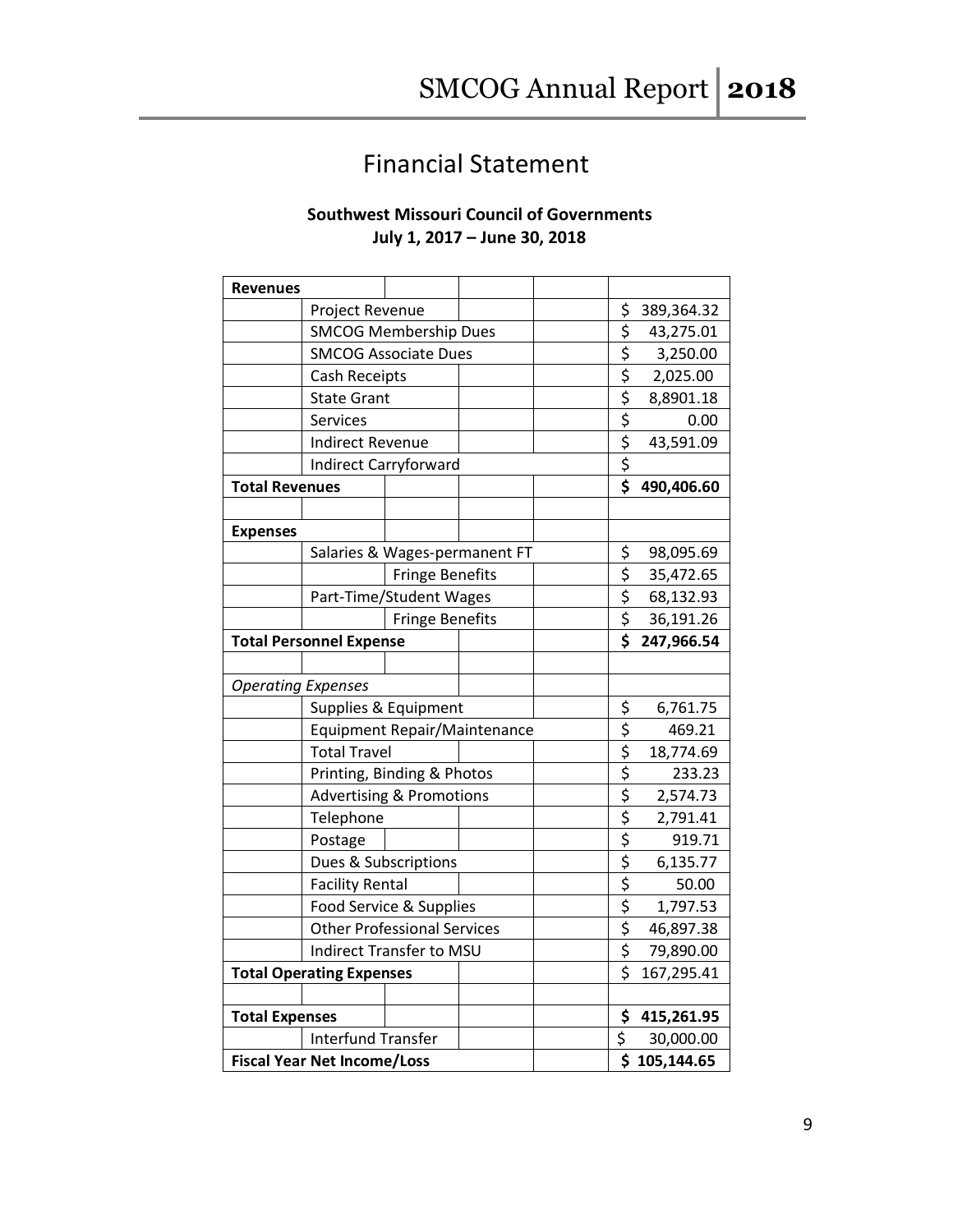## **Board of Directors Southwest Missouri Council of Governments 2017-2018**

Executive Committee Chair – Chris Coulter Vice-Chair – Dana Louderbaugh Secretary/Treasurer – Todd Wiesehan Past-Chair – Steve Childers Allen Kunkel Chris Berndt Nancy Edson Dennis Pyle

| 2017 - 2018 Governmental Members |                         |                                      |  |
|----------------------------------|-------------------------|--------------------------------------|--|
| <b>Name</b>                      | Government              | <b>Position</b>                      |  |
| <b>Bill Wagner</b>               | Ash Grove               | Alderman                             |  |
| Jon Holmes                       | Aurora                  | <b>City Manager</b>                  |  |
| Cherry Warren                    | <b>Barry County</b>     | <b>Presiding Commissioner</b>        |  |
| <b>Chris Hopkins</b>             | <b>Billings</b>         | <b>Treasurer</b>                     |  |
| <b>Tracy Slagle</b>              | <b>Bolivar</b>          | Assistant City Administrator         |  |
| <b>Joel Hornickel</b>            | <b>Branson</b>          | Planning & Development Director      |  |
| Ken Smith                        | <b>Branson West</b>     | City Administrator                   |  |
| Jason Umbarger                   | <b>Buffalo</b>          | City Councilman                      |  |
| Steve Walenski                   | Cassville               | City Administrator                   |  |
| <b>Todd Wiesehan</b>             | <b>Christian County</b> | <b>Planning Director</b>             |  |
| Ed Westerman                     | Clever                  | <b>Citizen representing Mayor</b>    |  |
| Collin Brannan                   | Crane                   | Mayor                                |  |
| <b>Randy Daniel</b>              | Dade County             | <b>Presiding Commissioner</b>        |  |
| <b>Hollie Elliott</b>            | <b>Dallas County</b>    | <b>Economic Development Director</b> |  |
| Dana<br>Louderbaugh              | <b>Fair Grove</b>       | <b>City Clerk</b>                    |  |
| Angela Leist                     | Forsyth                 | <b>City Finance Director</b>         |  |
| James Ortwein                    | Freistatt               | Mayor                                |  |
| Luke Davis                       | <b>Fremont Hills</b>    | Mayor                                |  |
| John Coones                      | Galena                  | Mayor                                |  |
| <b>Chris Coulter</b>             | <b>Greene County</b>    | <b>County Administrator</b>          |  |
| <b>Rick Ziegenfuss</b>           | Hollister               | City Administrator                   |  |
| <b>Ryan McGinness</b>            | <b>Indian Point</b>     | Chairman                             |  |
| Jerry Harman                     | <b>Kimberling City</b>  | City Administrator                   |  |
| <b>Brian Daugherty</b>           | Lawrence<br>County      | Citizen representing commission      |  |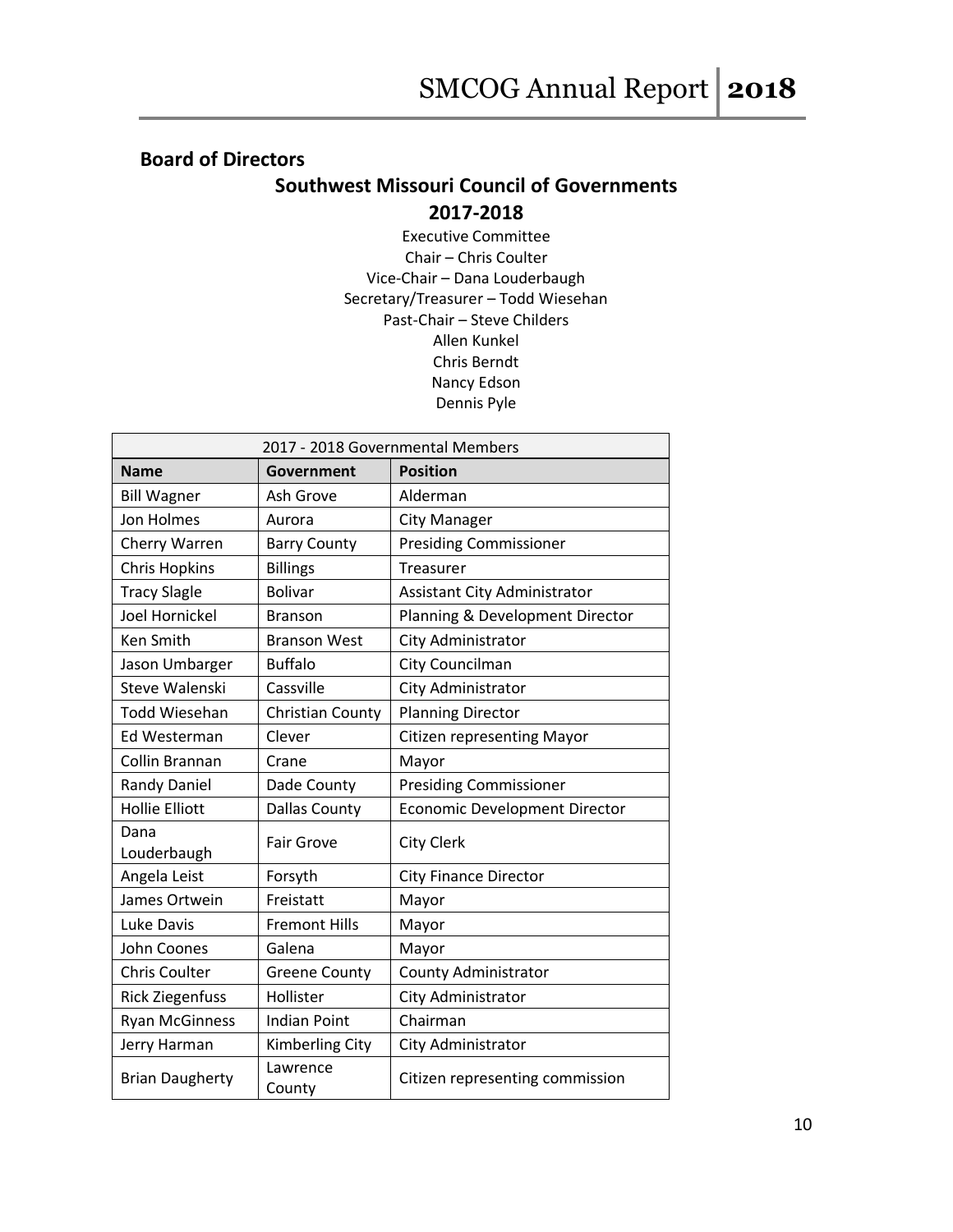# SMCOG Annual Report 2018

| <b>Homer Ellis</b>       | Lockwood              | Mayor                              |
|--------------------------|-----------------------|------------------------------------|
| Doris Rapp               | Marionville           | Mayor                              |
| John Benson              | Marshfield            | City Administrator                 |
| Mandi Carr               | <b>McCord Bend</b>    | Chairman                           |
| Christa Adams            | Miller                | <b>Citizen representing Mayor</b>  |
| Dennis Pyle              | Monett                | City Administrator                 |
| Dana Melilli             | Morrisville           | Mayor                              |
| Max Springer             | Mt. Vernon            | City Administrator                 |
| <b>Steve Childers</b>    | Ozark                 | City Administrator                 |
| <b>Richard Harralson</b> | Pleasant Hope         | Mayor                              |
| <b>Rick Davis</b>        | Polk County           | Citizen representing commission    |
| David Cameron            | Republic              | City Administrator                 |
| <b>Harriet Leenerts</b>  | Rockaway Beach        | Planning & Zoning Commission Chair |
| Nancy Edson              | Rogersville           | City Administrator                 |
| Jerry Montgomery         | Seligman              | Mayor                              |
| Nate Stapp               | Sparta                | Mayor                              |
| Dennis Wood              | <b>Stone County</b>   | <b>Presiding Commissioner</b>      |
| Steve<br>Bodenhamer      | Strafford             | City Administrator                 |
| Mike Scofield            | <b>Taney County</b>   | <b>Presiding Commissioner</b>      |
| Debra Glass              | Urbana                | Mayor                              |
| Joseph Heck              | Verona                | Mayor                              |
| <b>Tina Horn</b>         | <b>Walnut Grove</b>   | <b>City Clerk</b>                  |
| John Tiedeman            | Washburn              | Mayor                              |
| <b>Stan Whitehurst</b>   | <b>Webster County</b> | <b>County Clerk</b>                |
| David Shockley           | Wheaton               | Mayor                              |
| <b>Brad Gray</b>         | Willard               | City Administrator                 |

| 2017 Associate Members |                                  |  |
|------------------------|----------------------------------|--|
| Amanda Bybee           | <b>TREKK Design Group</b>        |  |
| Eric DeGruson          | <b>Allgeir Martin</b>            |  |
| Carl Carlson           | Olsson & Asssociates             |  |
| Gail Melgren           | <b>Tri-State Water Coalition</b> |  |

| 2017-18 Non-Governmental Representatives |                                      |  |
|------------------------------------------|--------------------------------------|--|
| Chris Berndt                             | SW MO Emergency Support Organization |  |
| <b>Bill Monday</b>                       | O'Bannon Bank                        |  |
| J. Howard Fisk                           | <b>Fisk Limousines</b>               |  |
| Starr Kohler                             | SW MO Office on Aging                |  |
| Allen Kunkel                             | <b>Missouri State University</b>     |  |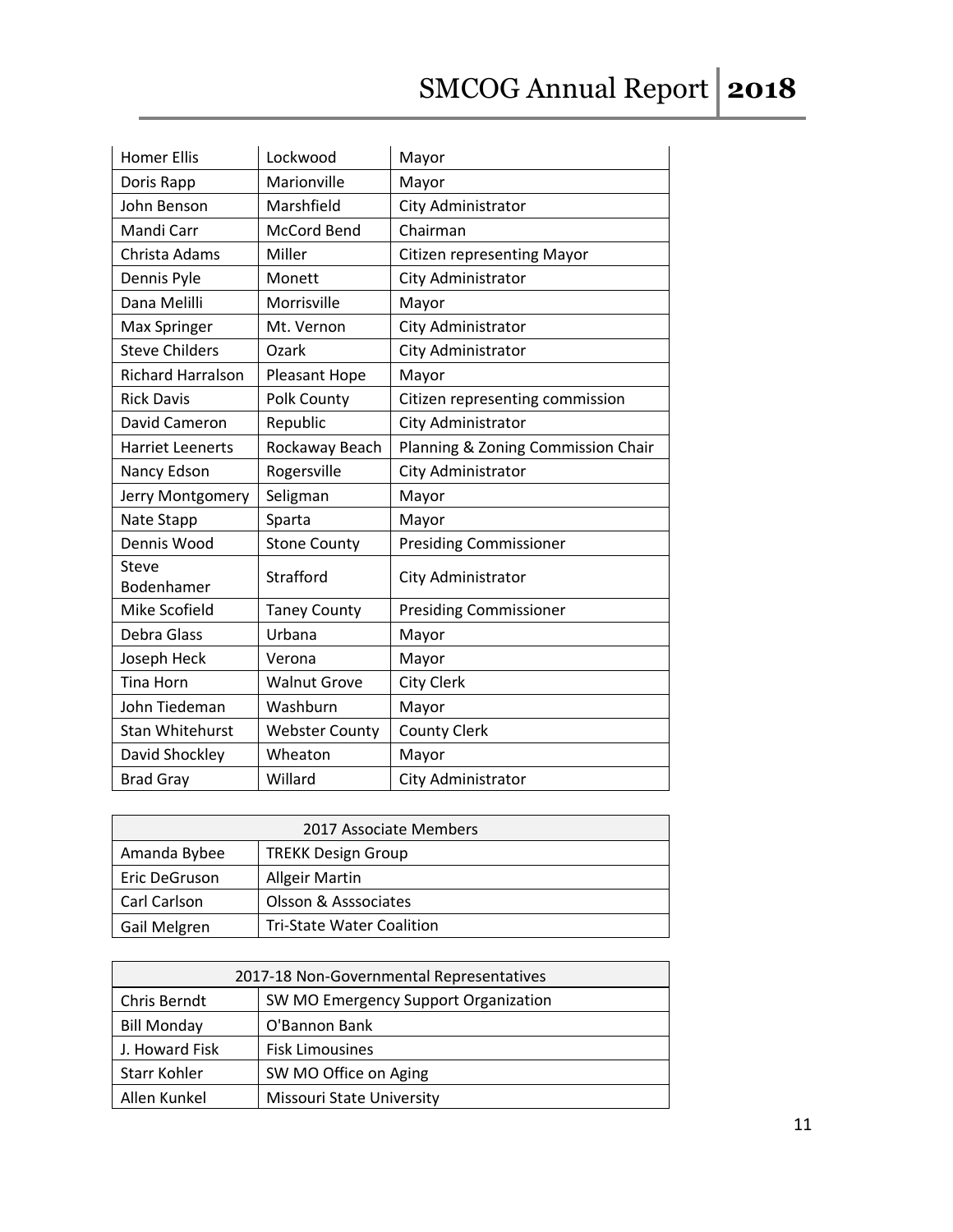# SMCOG Annual Report 2018

| Cy Murray             | White River Valley Electric               |
|-----------------------|-------------------------------------------|
| Justin Coyan          | Springfield Regional Economic Partnership |
| <b>Cindy Stephens</b> | <b>Ozarks Technical Community College</b> |
| Yolanda Lorge         | Grupo Latinoamericano                     |
| Alice Wingo           | Community Foundation of the Ozarks        |
| Jonas Arjes           | Taney County Partnership                  |

| 2017 Ex-Officio Members  |                                     |  |
|--------------------------|-------------------------------------|--|
| Jay Wasson               | State Senator - District 20         |  |
| Dvid Sater               | State Senator - District 28         |  |
| <b>Bob Dixon</b>         | State Senator - District 30         |  |
| <b>Ron Richard</b>       | <b>State Senator - District 32</b>  |  |
| Mike Cunningham          | <b>State Senator - District 33</b>  |  |
| Mike Kelley              | State Representative - District 127 |  |
| Mike Stephens            | State Representative - District 128 |  |
| Sandy Crawford           | State Representative - District 129 |  |
| Jeffrey Messenger        | State Representative - District 130 |  |
| Sonya Anderson           | State Representative - District 131 |  |
| Crystal Quade            | State Representative - District 132 |  |
| <b>Curtis Trent</b>      | State Representative - District 133 |  |
| Elijah Haahr             | State Representative - District 134 |  |
| <b>Steve Helms</b>       | State Representative - District 135 |  |
| Kevin Austin             | State Representative - District 136 |  |
| Lyndall Fraker           | State Representative - District 137 |  |
| Donald E. Phillips       | State Representative - District 138 |  |
| Jered Taylor             | State Representative - District 139 |  |
| Lynn Morris              | State Representative - District 140 |  |
| Hannah Kelly             | State Representative - District 141 |  |
| Lyle Rowland             | State Representative - District 155 |  |
| Mike Moon                | State Representative - District 157 |  |
| <b>Scott Fitzpatrick</b> | State Representative - District 158 |  |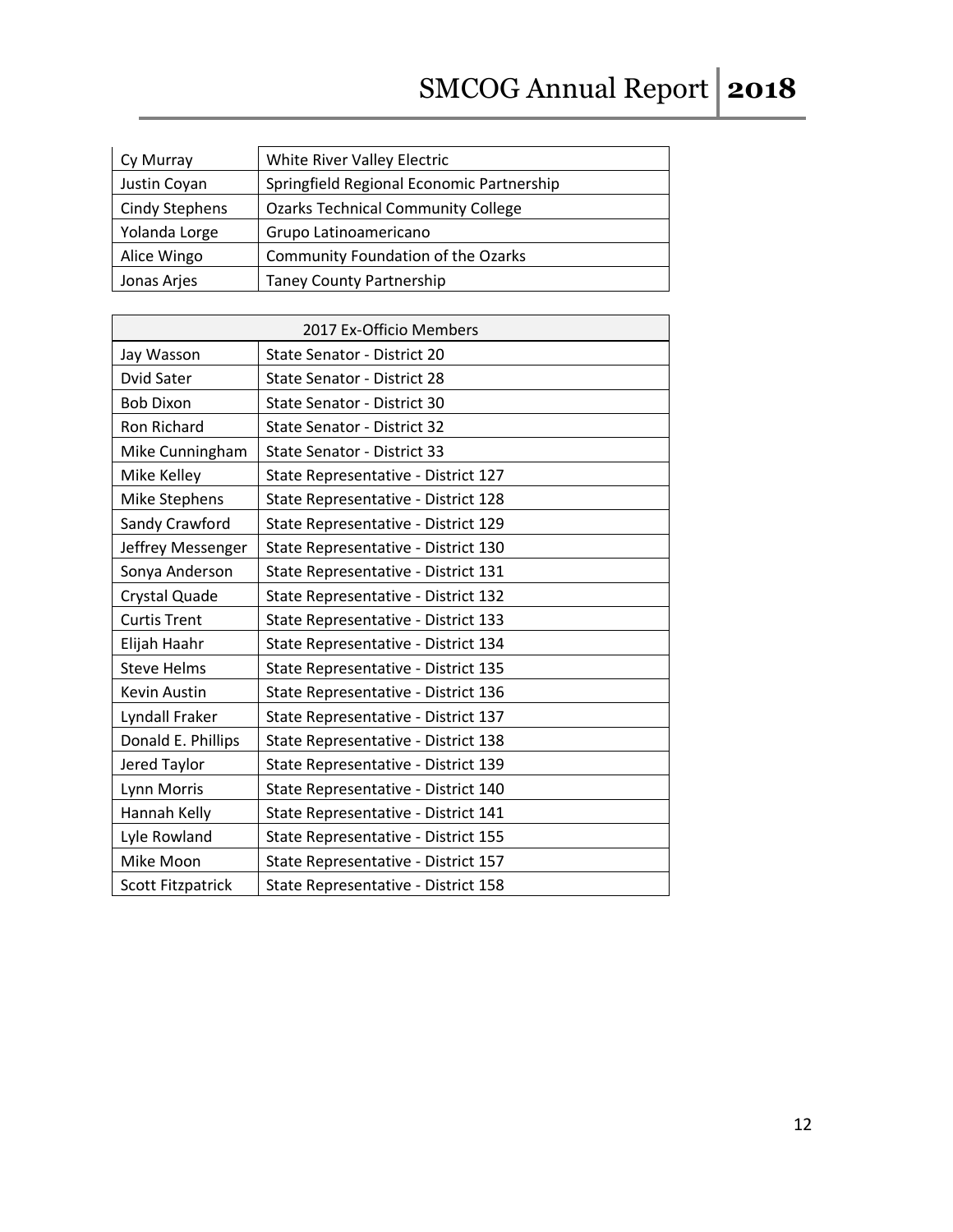## **Transportation Advisory Committee 2017-2018**

Dennis Wood, Chair Todd Wiesehan, Vice-Chair

| Dennis Pyle<br>Cherry Warren<br>Steve Walensky | <b>Barry County</b><br><b>Barry County</b><br>Barry County Alt. | Max Springer<br>Jon Holmes<br><b>Tim Selvey</b> | Lawrence County<br>Lawrence County<br>Lawrence County Alt. |
|------------------------------------------------|-----------------------------------------------------------------|-------------------------------------------------|------------------------------------------------------------|
| <b>Brent Young</b>                             | <b>Christian County</b>                                         | Sydney Allen                                    | Polk County                                                |
| Todd Wiesehan                                  | <b>Christian County</b>                                         | <b>Rick Davis</b>                               | Polk County                                                |
| Miranda Beadles                                | Christian County Alt.                                           | <b>Shannon Hancock</b>                          | Polk County Alt.                                           |
| Kim Kinder                                     | Dade County                                                     | Dennis Wood                                     | <b>Stone County</b>                                        |
| Randy Daniel                                   | Dade County                                                     | Jerry Haman                                     | <b>Stone County</b>                                        |
| Davey Rusch                                    | Dade County Alt.                                                | <b>Steve Seaton</b>                             | Stone County Alt.                                          |
| Roger Bradley                                  | Dallas County                                                   | <b>Rick Ziegenfuss</b>                          | <b>Taney County</b>                                        |
| Hollie Elliott                                 | Dallas County                                                   | <b>Buddy Roberts</b>                            | <b>Taney County</b>                                        |
| <b>Bill Monday</b>                             | Dallas County Alt.                                              | Randy Haes                                      | Taney County Alt.                                          |
| Joel Keller                                    | <b>Greene County</b>                                            | John Benson                                     | <b>Webster County</b>                                      |
| <b>Howard Fisk</b>                             | <b>Greene County</b>                                            | Randy Owens                                     | <b>Webster County</b>                                      |

Jeff Scott Greene County Alt. Stan Whitehurst Webster County Alt.